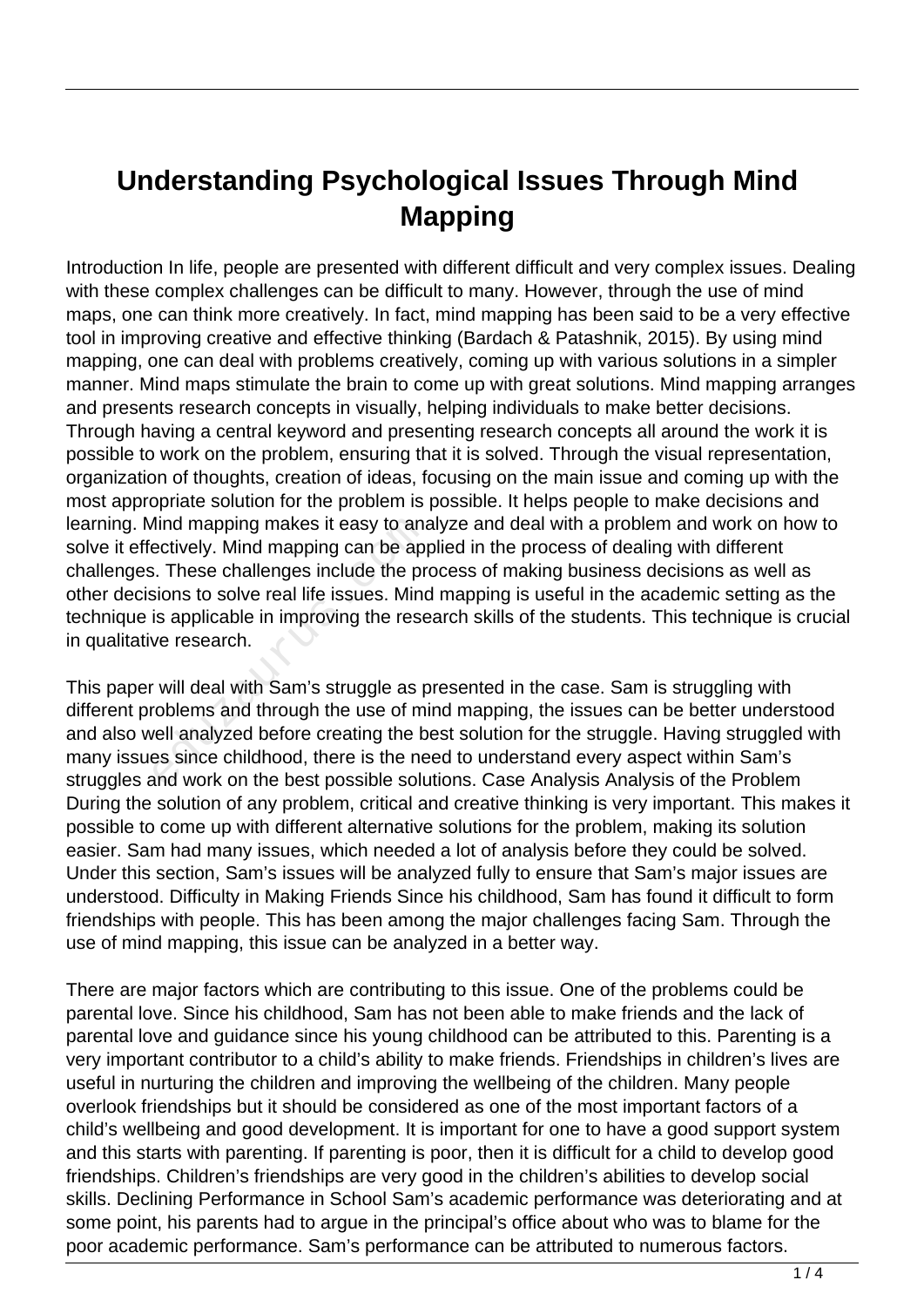However, the social support is the main determinant of how a child performs. Children' parenting, how they interact with their parents or guardians, and their supervision contributes largely to the performance. In Sam's case, his academic decline could be due to lack of parent's supervision as the parents' focus wrong parenting choices. Sam's parents had neglected him and this means that he was left to make his own choices from a very young age, leading to his poor decision making. Children always need guidance and supervision to ensure that they do what is required of them always. Sam's parents should have set aside some time to help Sam in becoming better in his studies. Also, bullying may have contributed to the poor academic performance as Sam seems to have been dealing with low self-esteem due to the bullying. Sam is also rebellious and anytime his mother would ask him about school, he did not like it. Lack of friends and a social life could also have a major impact on Sam's performance. Lack of a good support system is a major contributor to the poor performance by Sam. With no parental love or friendships, Sam was left all alone to take care of his challenges. Becoming Overweight Research shows that obesity or overweight problems in children are caused by different factors.

Some of the major factors include lack of physical activity, unhealthy eating patterns or a combination of both. Also, stress and depression can be a major contribution to the problem of being extremely overweight. It is true that most people without social life and with self-esteem issues try to stuff that void by overeating. His sedentary lifestyle and taking up a lot of calories led to Sam's increased weight. Sam's overweight problem was contributed to by loneliness and boredom and stress because of his lack of friends. His sedentary lifestyle could be contributed to by lack of friends because many children's physical activity can be through playing. With Sam lacking playing partners, it is difficult for him to engage in any meaningful physical activity. Unhealthy Internet Use Another issue Sam has been struggling with is the unhealthy internet use. Sam is said to have stumbled upon an unfavorable website. This website could affect Sam's life in many ways. There are several factors which could have led to his unhealthy internet consumption including his boredom (Weinstein & Lejoyeux, 2010). Sam was always bored because he did not have any friend or cousins to interact with and engage in social and fun activities. Sam was almost always lonely as his parents were not home and Sam found himself engaging in bad habits with no one to guide him on what to do and what not to do. Sam did not have any good hobbies to help him pass his free time. This is the reason Sam resorted to internet surfing to pass time. Research shows that bored children use internet to escape the reality of the issues they are facing in real life. This leads to many children using smartphones to surf the internet as a way to spend their leisure time. Low tolerance for distress is a major contributor to children's misuse of smartphones to surf the internet, according to Caplan (2006). No Relationships Sam did not have any friends and he was mostly bored and lonely. One of the reasons as to why Sam had no friends could be because Sam was overweight and he used to be bullied. on of both. Also, stress and depres<br>emely overweight. It is true that moto stuff that void by overeating. His<br>i's increased weight. Sam's overw<br>om and stress because of his lack<br>of to by lack of friends because ma<br>ith Sam

This led to Sam isolating himself. He also had difficulties in making friends. Poor parenting could have led to Sam's struggles because his parents did not communicate with him and this affected his interpersonal skills. Development of good relationships in any child can be attributed to their social skills. With Sam lacking friendships since his young age, he has not been able to form good relationships with other people. Also, he is afraid of making friends because he avoids people due to his overweight problem. Consequences of Sam's Struggle With the many issues affecting Sam, these could lead to very adverse consequences, now and in the future. Sam's struggles had various consequences including the development of antisocial behavior, poor academic development, insecurity and unfavorable use of the internet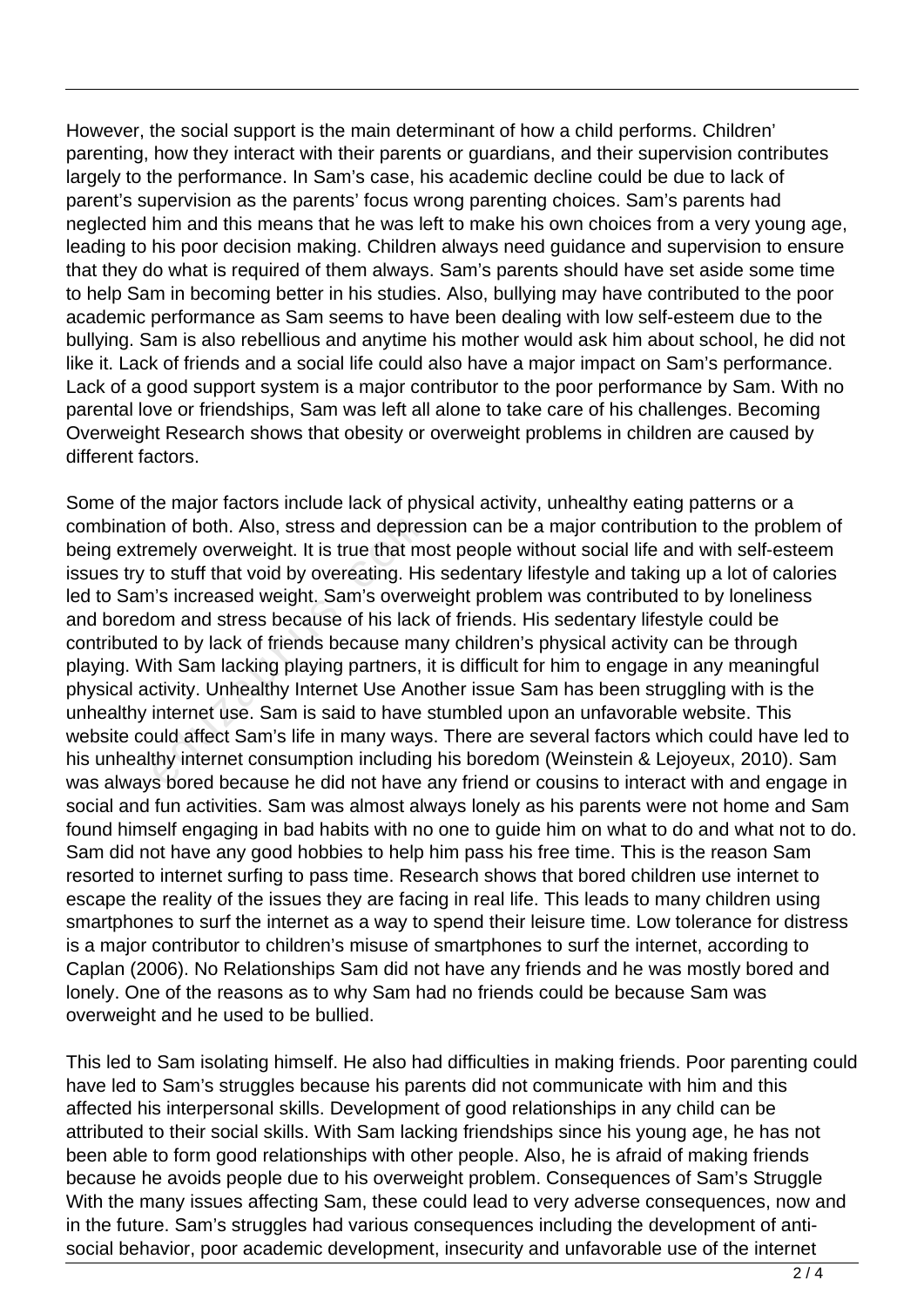(Shin, 2015). Sam could not make any friends and he had very bad communication skills because he did not develop any interpersonal skills since his young age. This is because his parents were not there for him. His bad use of the Internet was due to the bad influence. This could lead to Sam making very poor choices, which ultimately could affect his entire life. According to studies, excessive and unfavorable internet use can lead to very many negative consequences. Some of the major consequences include internet addiction disorder among children, easy access to pornography, reduced physical activity, which can have a negative impact on the health of the children, as well as vulnerability to cyber-bullying (Wang, Luo, Gao & Kong, 2012). Social isolation and cyber suicide are also other problems which can be attributed to the excessive use of internet.

Possible Solutions To deal with Sam's struggles, there are various solutions which can be helpful. Some of the major ways through which Sam's struggle will be dealt with include restricting his access to smartphones or any device capable of accessing the internet, encouraging him to form friendships, education, exercise and counselling. Education Education is always very important in helping someone having challenges with bad habits. Sam's excessive use of the internet can have a very bad impact on him. Therefore, educating Sam on the dangers and risks of the bad internet habits will improve Sam's understanding of the best ways to use the internet and minimize the chance of Sam being affected poorly by the internet. Also, education can help in mitigating the negative impacts of the internet on Sam. Sam needs to be educated about issues such as cybercrimes and cyberbullying, which can affect his life negatively. Education can also be important in showing Sam the importance of healthy living and avoidance of sedentary life. Eating healthy is important and therefore Sam should be trained on what healthy eating is. Educating Sam on the avoidance of sodas and junk food can help in the regulation of his body weight. As the saying goes, one's weight is determined by what he or she eats. Therefore, Sam should be enlightened about good eating habits. Exercising Being overweight is a big problem, which may lead to serious and chronic health issues in the future. Therefore, there is need for Sam to exercise frequently. Through regular exercise and avoiding eating junk, Sam can reduce the health risks associated with being overweight. Also, good exercise and eating well can help improve his body shape, making him feel good about himself and ultimately improving his self-esteem (Gill, Kok, Peters, Frissen, Schols, & Plasqui, 2017). Sam's isolation is probably because of his low self-esteem and this could be contributed by the fact that Sam feels uncomfortable when around people because he fears being bullied because he is overweight. Exercising is essential in the stimulation of endorphins, which are essential in lifting a person's mood. Many diseases can be combated by healthy eating and exercising. Issues such as metabolic syndrome, diabetes, depression, arthritis, and some types of cancers are attributed to unhealthy eating and sedentary lifestyle. Also, hypertension is as a result of such living. rs and risks of the bad internet hat<br>ie the internet and minimize the ch<br>ation can help in mitigating the ne<br>ated about issues such as cyberc<br>Education can also be important<br>ance of sedentary life. Eating heal<br>what healthy

Therefore, through exercise and eating healthy food, Sam will be able to prevent these lifestyle diseases from affecting him. Counseling Counseling is very important in improving the lifestyle of Sam. A counselor can help Sam in the process of adopting a healthy lifestyle, while avoiding major health issues, which may affect him in the future. Also, a counselor will be very important in showing Sam the importance of concentrating on his academics and minimizing distractions. The counselor will play a crucial role of helping the Sam to overcome bad internet use and his boredom. One of the major problems faced by Sam is low self-esteem. Through counseling, Sam can build a good self-image. Self-image is the determinant of every person's life. A counselor will be helpful in improving how Sam sees himself and this will improve his relations with other individuals. Anytime Sam is bullied, instead of keeping quiet and dealing with the